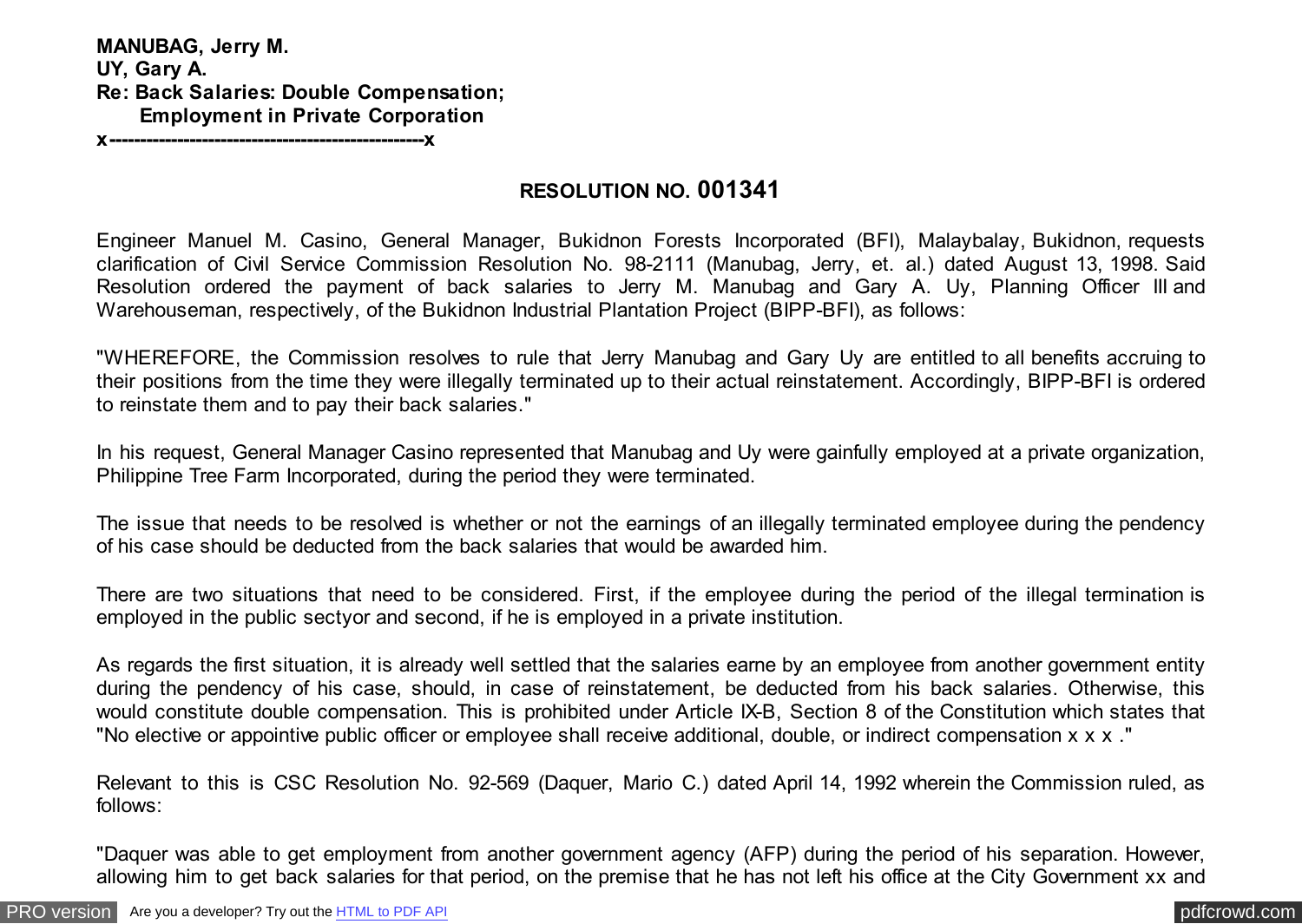at the same time collecting salaries from the government through AFP during the same period, will already constitute double complensation which is prohibited by the Constitution. Double compensation properly refers to two sets of compensation, from two different offices held concurrently by one officer. The salaries received by Daquer from his employment during the period of his separation should be decuted from the total back salaries due him."

This ruling has been reiterated in CSC Resolution No. 98-1095 (Romasanta, Antonio, Jr.) dated May 15, 1998, as follows:

However, the third ground raised by PPWCD has merit. In keeping with the constitutional provision against double compensation, it is but right that the salaries Romasanta earned during his termination be deducted from his backwages xxx.

x x x

"WHEREFORE, the motion for reconsideration is hereby denied xxx. However, the payment of back salaries and other benefits due to Antonio Romasanta, Jr., should be reckoned from his illegal termination up to his reinstatement in the service minus the salaries received from the City Government of Puerto Princesa City."

From the above, it is clear that to allow the employee to receive his back salaries covering the period of his illegal termination without any deduction, notwithstanding that he was employed in the government for the same period, should result in double compensation, and is thus, prohibited.

Anent the second situation wherein the employee entitled to back salaries has been employed in the private sector during the pendency of his case, the commission believes and so holds, that the constitutional prohibition on double compensation does not apply.

The prohibition against additional, double or indirect compensation has a legal purpose: to inform the people of the exact amount a public functionary is receiving from the government so they can demand commensurate services, and prevent the public functionary from dividing his time among the several positions concurrently held by him and ineptly performing his duties in all of them because it cannot devote to each the proper attention it deserves (Cruz, Philippine Political Law, 1995 Edition, page 304).

The above-stated purpose of the prohibition on double compensation does not obtain when the employee who was illegally dismissed sought employment in a private sector during the pendency of his case. Hence, the earnings of the said employee obtained from the private sector should not be deducted from the back salaries due him on account of his illegal dismissal.

Likewise, pertinent to this discussion is the rationale behind the grant of full backwages without deduction as stated by the